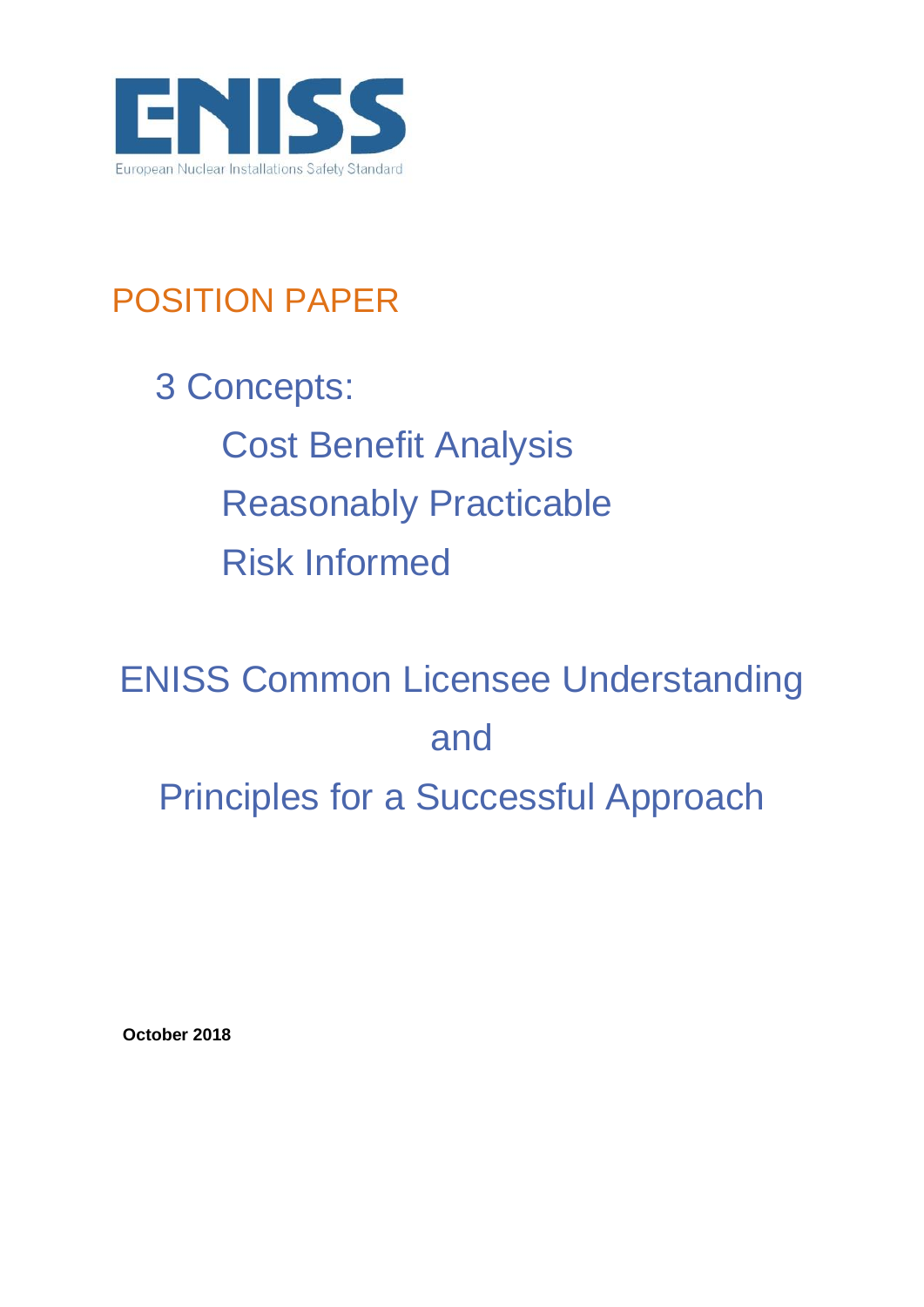## **Introduction**

In the design, construction, operation and decommissioning of nuclear installations clear communication and understanding of scientific and technical concepts and terms are essential. This document gives an overview about the ENISS common licensee understanding of the terms cost benefit analysis, reasonably practicable (as in "reducing risk as low as reasonably practicable"), risk informed, and related principles for application and improvement.

The IAEA Fundamental Safety Principles SF-1 states "The fundamental safety objective is to protect people and the environment from harmful effects of ionizing radiation". To reach this general objective, ten fundamental principles have been formulated. The fifth principle states that "Protection must be optimized to provide the highest level of safety that can reasonably be achieved". Internal events or external hazards (associated with human activities or natural phenomena) present risks and are possible sources of harm to people and the environment. The term 'risk' needs to be considered in both the magnitude of possible harms and likelihood of occurrence. Safety is achieved by ensuring that risks are maintained as low as reasonably achievable. This means that measures to reduce risks should be applied unless there is a disproportion between the level of risk reduction and the effort needed to reduce it.

There is a wide range of ways in which national legislations describe, licensees apply and regulators accept these concepts and their associated methodologies. While in some countries risk informed, cost benefit analysis and/or reasonably practicable approaches are a legal and natural part of processes exercised by both licensees and regulators, in other countries these concepts are currently not promoted, supported or transferred in national regulations.

Sections 1, 2 and 3 describe the general understanding on the three concepts: (1) Cost Benefit Analysis, (2) Reasonably Practicable and (3) Risk Informed, while section 4 provides principles for a successful approach.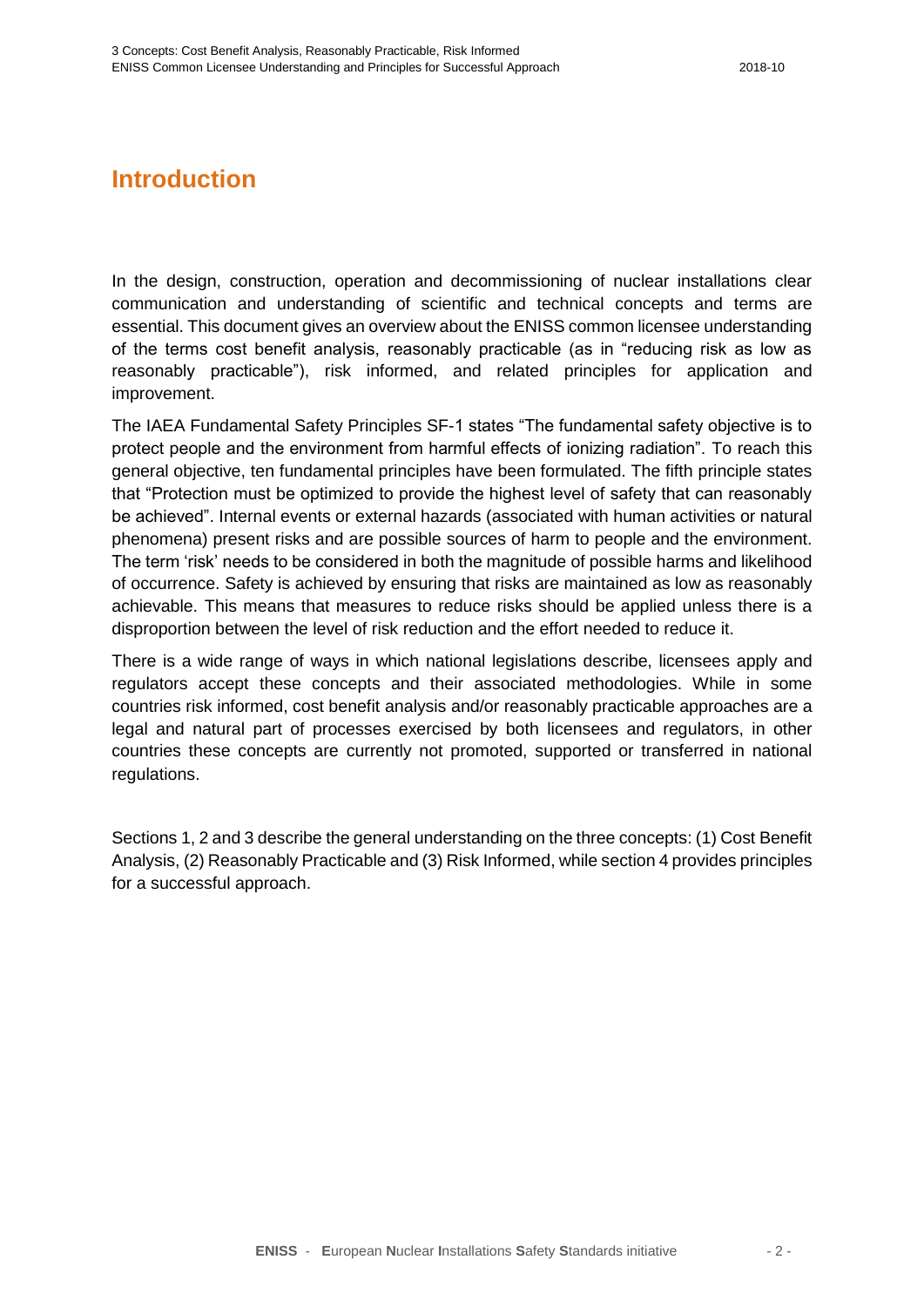## **1. Cost Benefit Analyses (CBA)**

Cost benefit analysis can be used to support projects at every step of their lifecycle, e.g. new build design, modifications, fuel management, life extension, decommissioning and waste disposal. By evaluating the safety benefit provided by a particular measure and its cost, this can verify the non-disproportionality of safety improvements in relation to the associated costs.

When evaluating different options for solutions or assessing a set of modifications in order to achieve a general goal, such an analysis can contribute to identifying the best options or prioritising proposals for safety improvements.

Cost benefit analysis is defined in several documents e.g. the IAEA Nuclear Safety Glossary as *"A systematic technical and economic evaluation of the positive effects (benefits) and negative effects (disbenefits, including monetary costs) of undertaking an action"*/1/. Numerous documents which describe methodologies and experience are available.

While in a minor number of the European countries cost benefit analysis is used or accepted by the regulator in the licensing process, in the majority of the European countries neither regulatory guidance nor comparable standards exist. Several licensees have developed and discussed internal guidance with their regulators, but no formal approval has been given so far. Cost benefit analysis is not continuously or consistently applied in the licensing processes, e.g. when considering modifications and during periodic safety review.

In principle, if a plant requires a design change in order to fulfil a certain safety requirement or if it is shown that a modification would provide a significant reduction in the overall risk then the cost would not be a sensible argument. However, the current safety level and the remaining lifetime of the plant are parameters to be considered in the assessment. Thus, cost benefit analyses are increasingly conducted to concentrate resources essentially on issues at stake, taking particular account of the safety level in place and the expected lifespan.

CBA approaches are also relevant for decommissioning where the risks can be much different from what they are during operation, and as they are evolving, often decreasing, all along the decommissioning process. Especially in some phases the activity at stake has a low radiological risk and the costs can rapidly become disproportionate.

As part of a continuous improvement in safety, modifications can be studied to reduce the gaps with safety objectives that apply to new reactors. A cost benefit analysis approach makes it possible to highlight those which will maximise the safety gains while controlling the cost of these developments (i.e. the most efficient safety improvements). In decommissioning the choice of a preferred scenario should be based on a multi-parameter approach involving safety and radioprotection but also waste management optimisation, industrial safety, stakeholders' acceptance and costs.

ENISS licensees support the need to create common principles and guidance that would be widely accepted by the European regulators.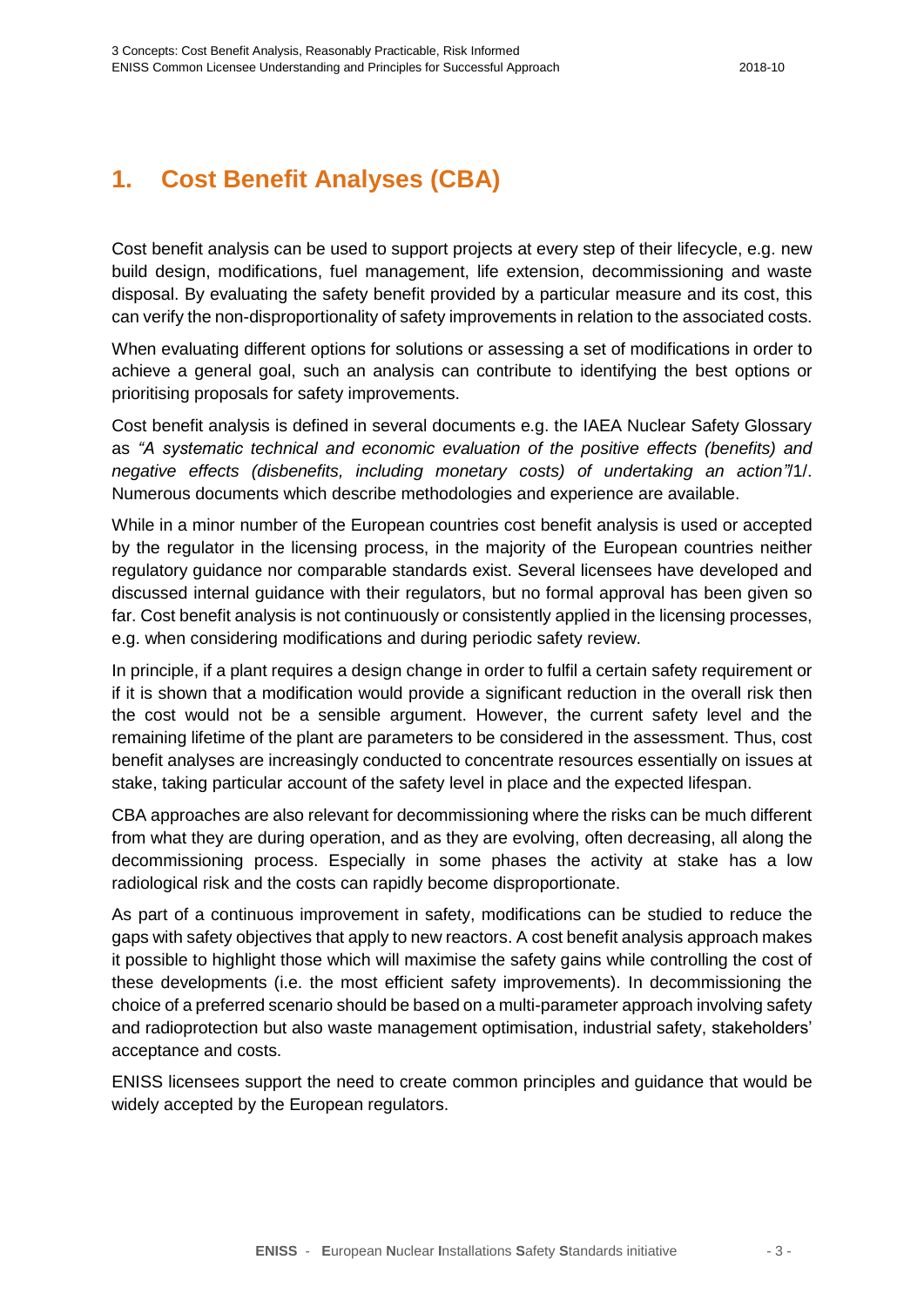## **2. Reasonably Practicable**

"ALARA" is a familiar term in relation to the ICRP principle of optimisation of radiation protection: "all exposures shall be kept as low as reasonably achievable, economic and social factors being taken into account", ICRP 26. The following prime principle is also recalled in this publication: "most decisions about human activities are based on an implicit form of balancing of costs and benefits leading to the conclusion that the conduct of a chosen practice is "worthwhile". Less generally, it is also recognised that the conduct of the chosen practice should be adjusted to maximise the benefit to the individual or to society".

Normally the term ALARA is used in relation to radiological exposure.

In some countries, the term ALARP (as low as reasonably practicable) is used and the principle of reducing risk as much as it is reasonably practicable is applied to a wide range of plants or processes of potential harm. Similarly to the ALARA optimisation process, the ALARP approach can be based on a balance between costs and benefits, in order to characterise whether an evolution can be considered as "reasonably practicable" or not.

In several documents, e.g. from EU (Nuclear Safety Directive, article 8a) and IAEA (Vienna Declaration on Nuclear Safety, SSR-2/1 and 2/2) and WENRA (Safety Objectives for New Nuclear Power Plants and Safety Reference Levels for existing NPPs), the term "reasonably practicable" is used, but no explicit harmonised definition or interpretation is provided. In the EU Nuclear Safety Directive this term is used for the definition of improvements to existing nuclear power plants. It should also apply to decommissioning activities.

WENRA guidance paper on "Timely Implementation of Reasonably Practicable Safety Improvements to Existing Nuclear Power Plants"/2/, published in June 2017, proposes an understanding of reasonably practicable safety improvements. However, objectives, rules and criteria should be introduced in order to be more explicit and facilitate the applicability of this concept.

In the WENRA guidance paper mentioned above, the term "grossly disproportionate" used when determining whether a proposed measure is not reasonably practicable would require further explanations. It is commonly considered that measures enabling to avoid large releases should be prioritised. As such, the concept of "gross disproportionality" between the measures taken and the associated safety benefits depends on the type of releases that is involved.

While in some countries "reasonably practicable" is a regulatory term which serves a special purpose in the licensing process, in other countries regulators currently do not use, promote or transfer this term in their regulatory processes or documents.

In the UK, health and safety laws are all based on the principle that an employer must protect both its workers and the public from any harmful effects that the business may cause. Operators of nuclear facilities in the UK are required to comply with the Health and Safety at Work (HSW) Act and its relevant statutory provisions. The requirement for risks to be reduced as low as is reasonably practicable (ALARP) is fundamental and applies to all activities within the scope of the HSW Act. "So Far As Is Reasonably Practicable" (SFAIRP) and ALARP are regarded as being equivalent.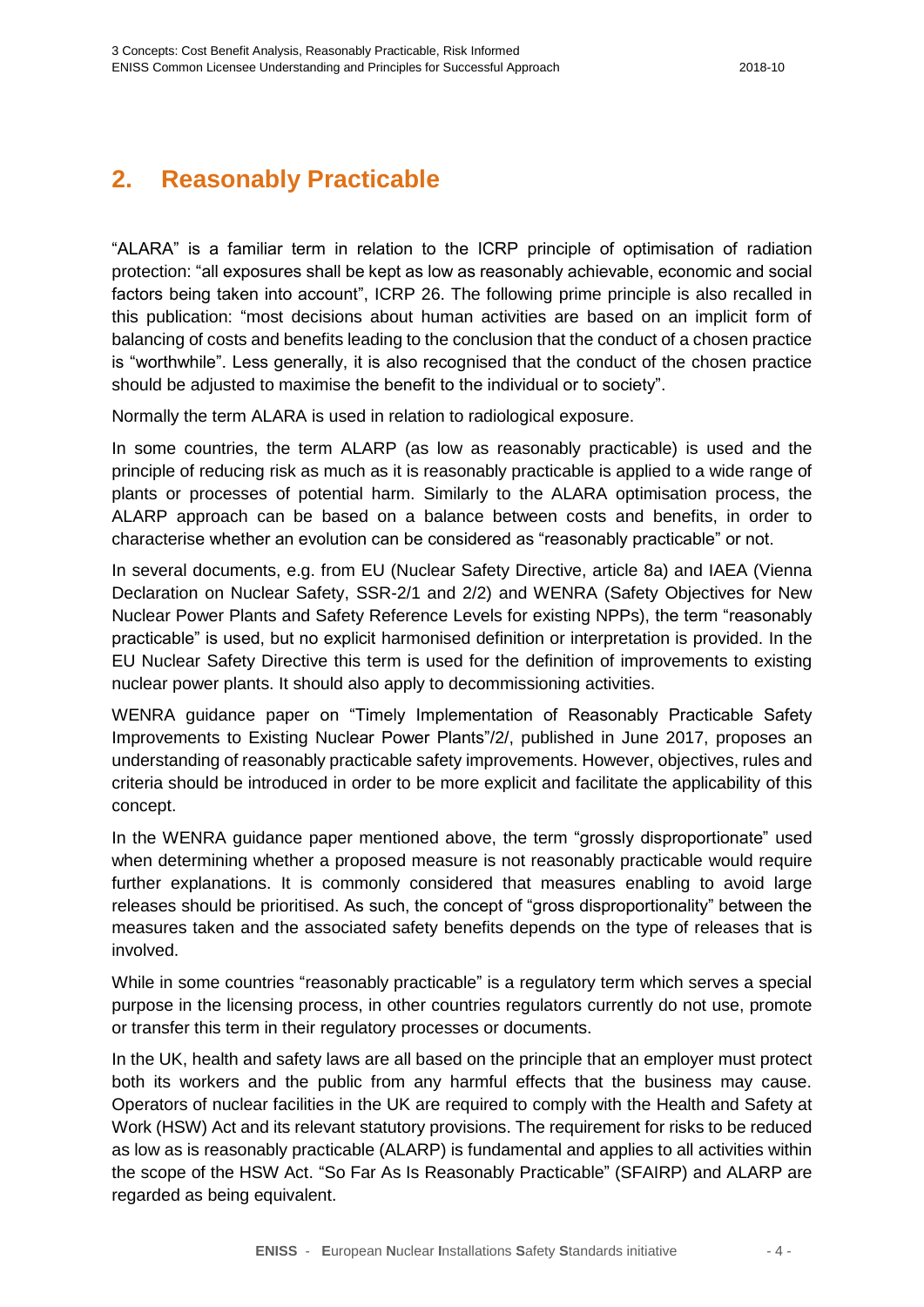A phrase translated as "as far as is reasonable and possible" is present in the Swedish regulations which roughly means the same thing as "reasonably practicable". In addition, before deciding to introduce a new modification requirement, the regulator assesses that its implementation is "reasonable and possible" in line with the proportionality principle.

From a regulatory perspective "unreasonable costs" are not an applicable argument for not applying a regulatory safety requirement with no further analysis. Even if a case of "not reasonably practicable" is called upon it is still necessary to show that a comparable level of safety is achieved although the requirement may not be strictly fulfilled in all its parts. It is equivalent of saying that the associated "safety benefits" would be small and thus strict fulfilment would not provide any measurable safety improvement.

From ENISS point of view reasonably practicable is interpreted in a way that improvements (to fulfil a certain requirement) should be taken unless the licensee is able to demonstrate that the implementation of the improvements is unreasonable and/or provide only small safety benefits.

This may be supported by quantitative data in terms of PSA/PRA results, and by qualitative arguments involving engineering judgment and sound reasoning. The claim for an "equivalent level of safety" should include the use of realistic analysis assumptions and acceptance criteria. The balance between qualitative and quantitative criteria in the decision-making process depends on many factors and is thus to be set on a case by case basis.

As a consequence, ENISS licensees take the view that acceptance rules should be developed in a constructive manner that could be integrated into the European legislation. The acceptance rules would be applied and then acceptance criteria would be determined on a case by case basis accounting for all the applicable requirements.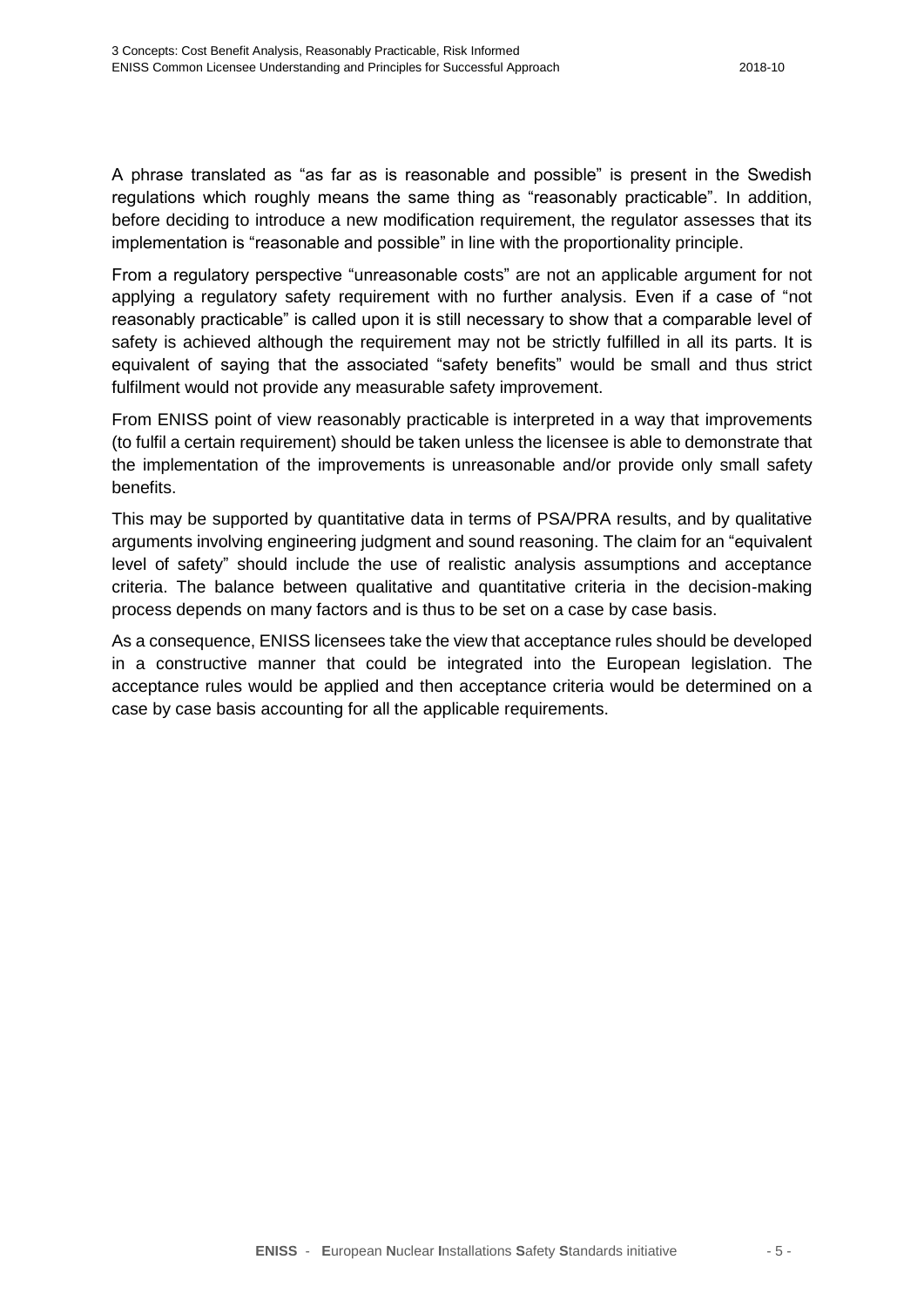## **3. Risk Informed**

The principles underlying risk informed applications are quite basic and they have been employed for decades, predating nuclear power by some time. When applied to nuclear power they have often been redefined and given specific meanings, and particularly linked to regulatory practices.

The term "risk informed" is widely used but is formally defined only by a minor number of organisations in relation to their processes. Risk informed approaches aim at integrating different risk assessment concepts with other factors so that solving a problem is proportionate to the risk significance of the issue. This proportion is clearly found in concepts like "reducing risk ALARP". Application of risk informed approaches does not mean that deterministic safety principles would be abandoned, but rather that deterministic, probabilistic and other reasoning are combined in a complementary way recognising the strength and limitations of each approach.

ENISS licensees' common view of the principles for the application of risk informed approaches is to combine risk analysis results or insights from probabilistic results together with inputs from deterministic analysis and other contributions like operational experience feedback and results (OPEX), good practices and standards, economic analysis…

The risk informed approach process involves the integration of these elements in a way that the overall resolution of the issue under consideration is commensurate with its risk significance and the efforts needed to implement it. The figure below shows the basic structure of the risk informed approach.

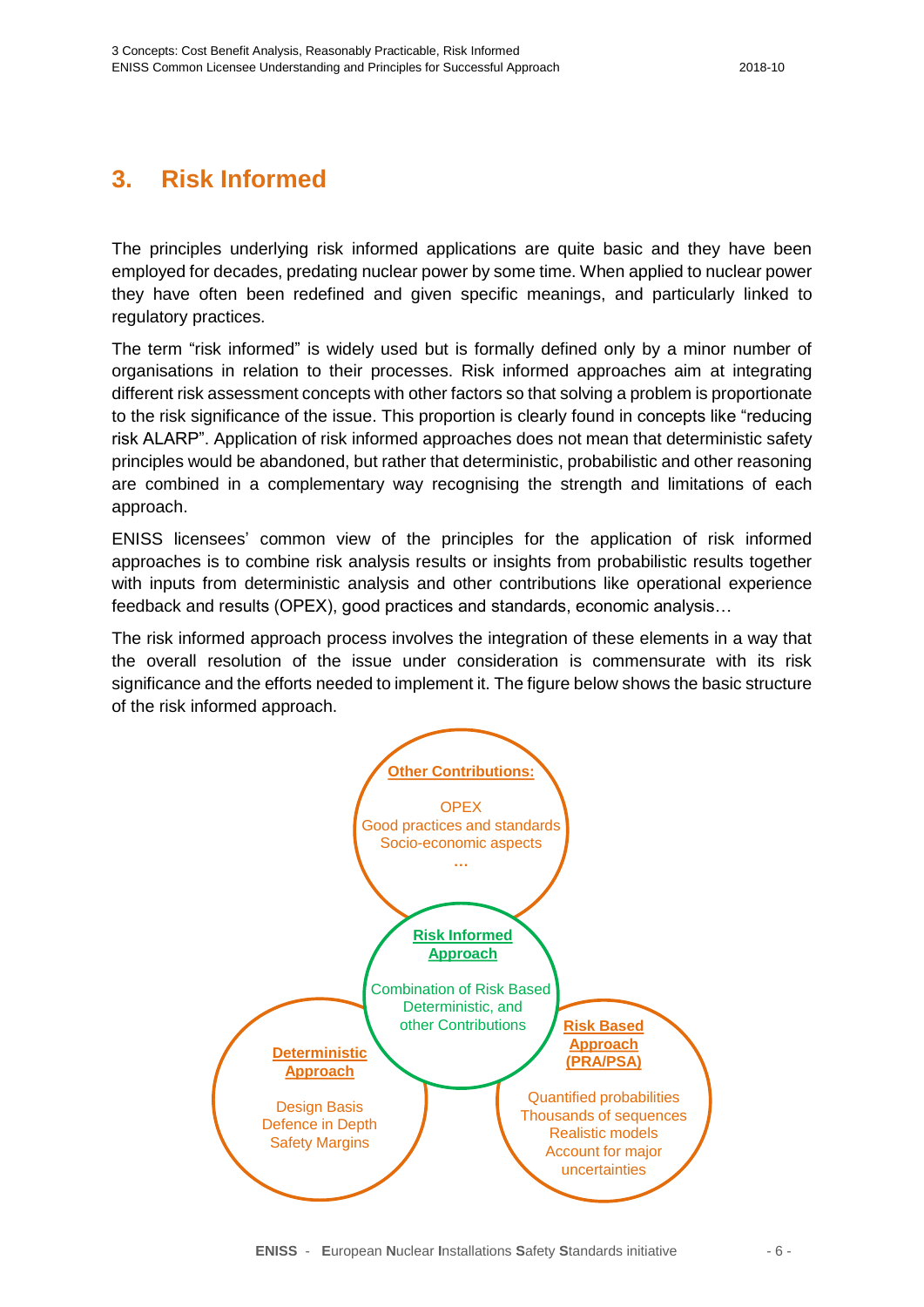The IAEA INSAG-25 /3/ provide a comprehensive description on how the concept of risk can be used in making nuclear safety decisions, introducing principles and key elements and their integration (IRIDM: Integrated Risk Informed Decision Making). Several organisations (IAEA, USNRC, INPO, WANO) have produced guides relating to application of IRIDM. References /4/ and /5/ provide overviews on risk-informed decision making with insights on actual applications.

In some countries risk informed approaches and programmes have been initiated. An example is the Risk-Informed Completion Times (RICTs) Initiative by the USNRC and US licensees /6/. This initiative allows the extension of OTS completion times based on the assessment of the actual conditions. Benefits are in avoiding unnecessary plant mode changes and providing a better work management practices based on plant risk. A comparable programme was implemented for Sizewell B in the UK. The USNRC and US licensees have made a clear commitment to move towards risk informed and performance-based regulation. European regulators may follow this development, but so far there have not been similar commitments.

The IAEA is in the process of revising eight closely interrelated Safety Guides as a set of publications (DPP DS497 Nuclear Power Plants Operation). In this context, it is required to include "Risk-informed approaches to support operational safety of NPPs" as a crosscutting issue. Risk-informed operational strategies should be included in several Safety Guides on operational safety of NPPs, i.e. the Safety Guides for "Modifications to Nuclear Power Plants" and "Maintenance, Surveillance and In-service Inspection in Nuclear Power Plants".

A similar approach should be applied to the Safety Guides WS-G-2.1 "Decommissioning of Nuclear Power Plants and Research Reactors", WS-G-2.4 "Decommissioning of Fuel Cycle Facilities" and WS-G-5.1 "Release of Sites from Regulatory Control on Termination of Practices". These guides include recommendations for cost-benefit analysis, optimisation of both safety and resources, integrated multi-attribute approach, graded or proportionate approach. However, they contain rather vague mentions such as "appropriate protective measures", "acceptable confinement", "adequate containment", "adequate systems", "appropriate technique". The introduction of Risk-informed approach would help to clarify and support the recommendations.

ENISS licensees endorse a European approach that would integrate well proven and accepted risk informed methodologies taking full benefit of operating or decommissioning experience. It should allow the licensees to make a balance between the investment for safety and the safety improvements provided.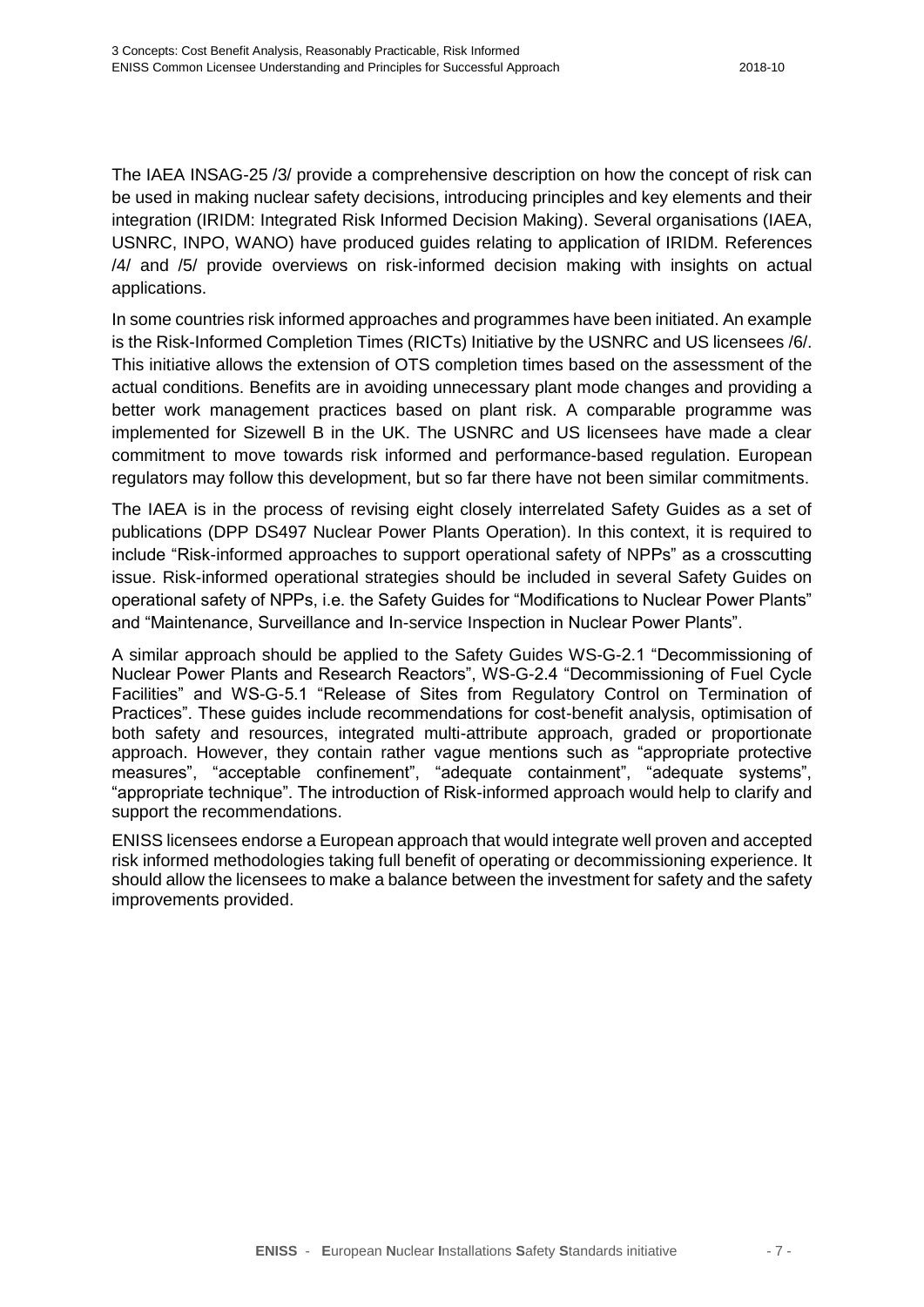## **4. Principles for a successful approach**

The ENISS perspective can be summarised through:



Eight principles are associated to this perspective as represented in the following figure.

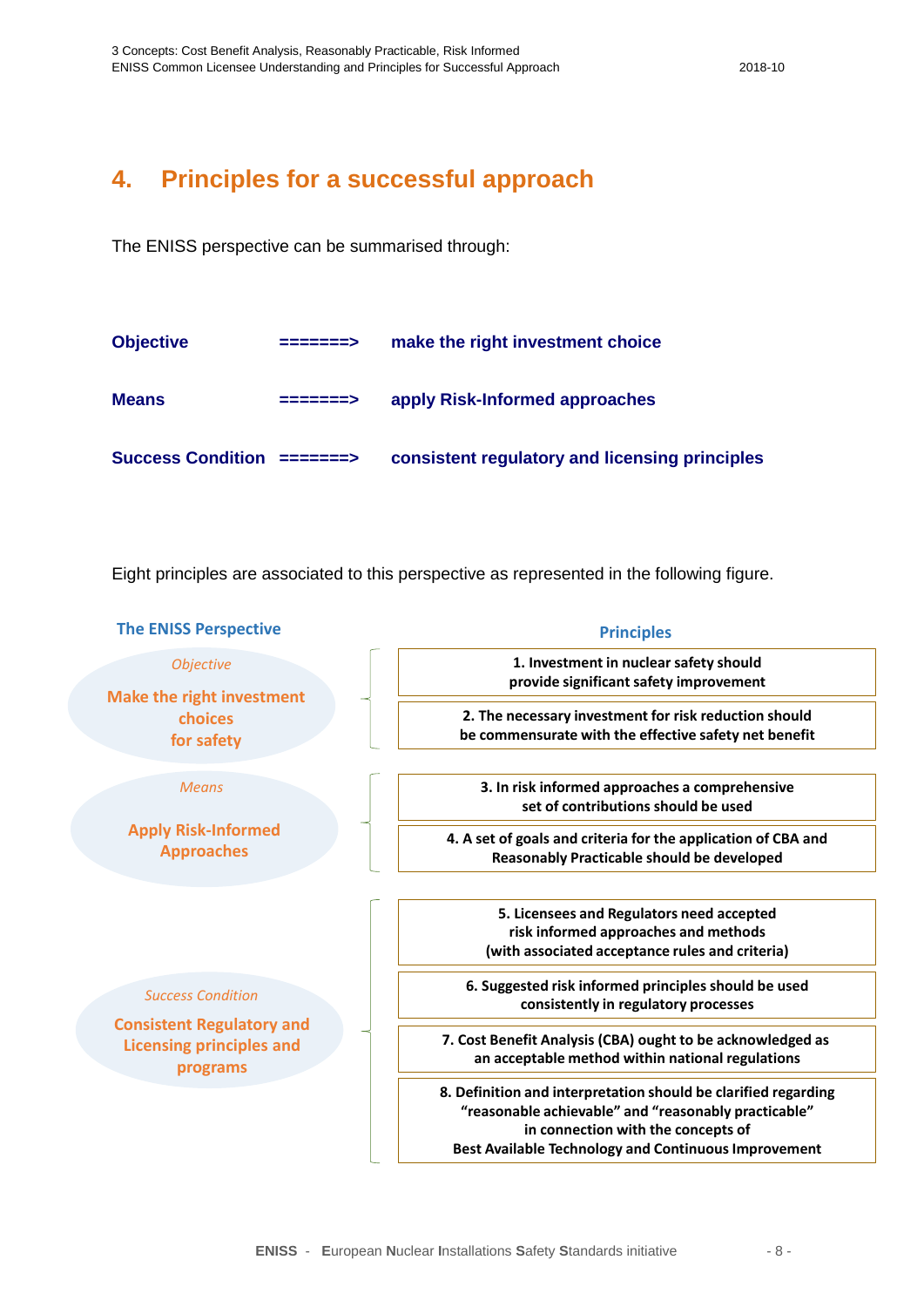#### **1. Investment in nuclear safety should provide significant safety improvements**

As a result of a Periodic Safety Review, the optimal safety improvements (i.e. reasonably practicable, supported by a cost-benefit analysis) among those evaluated should be selected, and they should primarily provide a significant safety increment.

Progress towards accepted approaches is needed to facilitate the overall process which leads to the decision making and optimise the resources.

For example, it is observed that risk informed approaches, in general, require high level expertise on a large range of competencies, and often lead to more extensive analyses and calculations and an increased involvement of regulators and TSOs. In addition and in most cases this is a long lead time process.

In some instances, there might be disproportionality between the engaged resources and the actual benefits of the envisioned modifications – i.e. significant effort could be needed to provide technical justifications to support the arguments that a modification involving a low safety benefit can be discarded.

Safety significance should then be factored at the first step before deciding to engage in the application of a fully developed risk-informed methodology – because the full development of risk-informed methodologies has a significant cost.

The option of no modification should always be considered with arguments and justifications based on experience feedback. The accumulation of operating experience on a stable and non-modified installation can result, in itself, in a continuous improvement of safety.

One of the possible end points should be "modification leading to no or low safety net benefit", and the route to this end should be appropriately justified by technical arguments and evidences.

#### **2. The investment required for introducing risk reduction measures should be commensurate with effective safety net benefit**

The process should therefore include an application of the proportionality principle.

The notion of Safety Net Benefit is introduced:

- $\circ$  Along with safety improvements, changes generally introduce by themselves new risks, at each step of their development such as design, implementation or operation, for instance by introducing additional complexity. Safety impacts of the changes have to be evaluated (spurious events, human and organisational factors…).
- $\circ$  Those new risks or safety disbenefits should be identified, evaluated and minimised, and then taken into account in the net benefit evaluation.
	- Safety Net Benefit is evaluated accounting for Safety Benefit and Safety Disbenefit
	- The net benefit evaluation may include positive and negative impacts on radiation protection, security, waste management, …

A study "Modifications to nuclear power plants: a benefit which is at risk - an extensive analysis of the operating experience" performed in 2011 by JRC, GRS and IRSN /7/ summarises and evaluates more than 700 modification related events and shows clearly the potential for risk increase.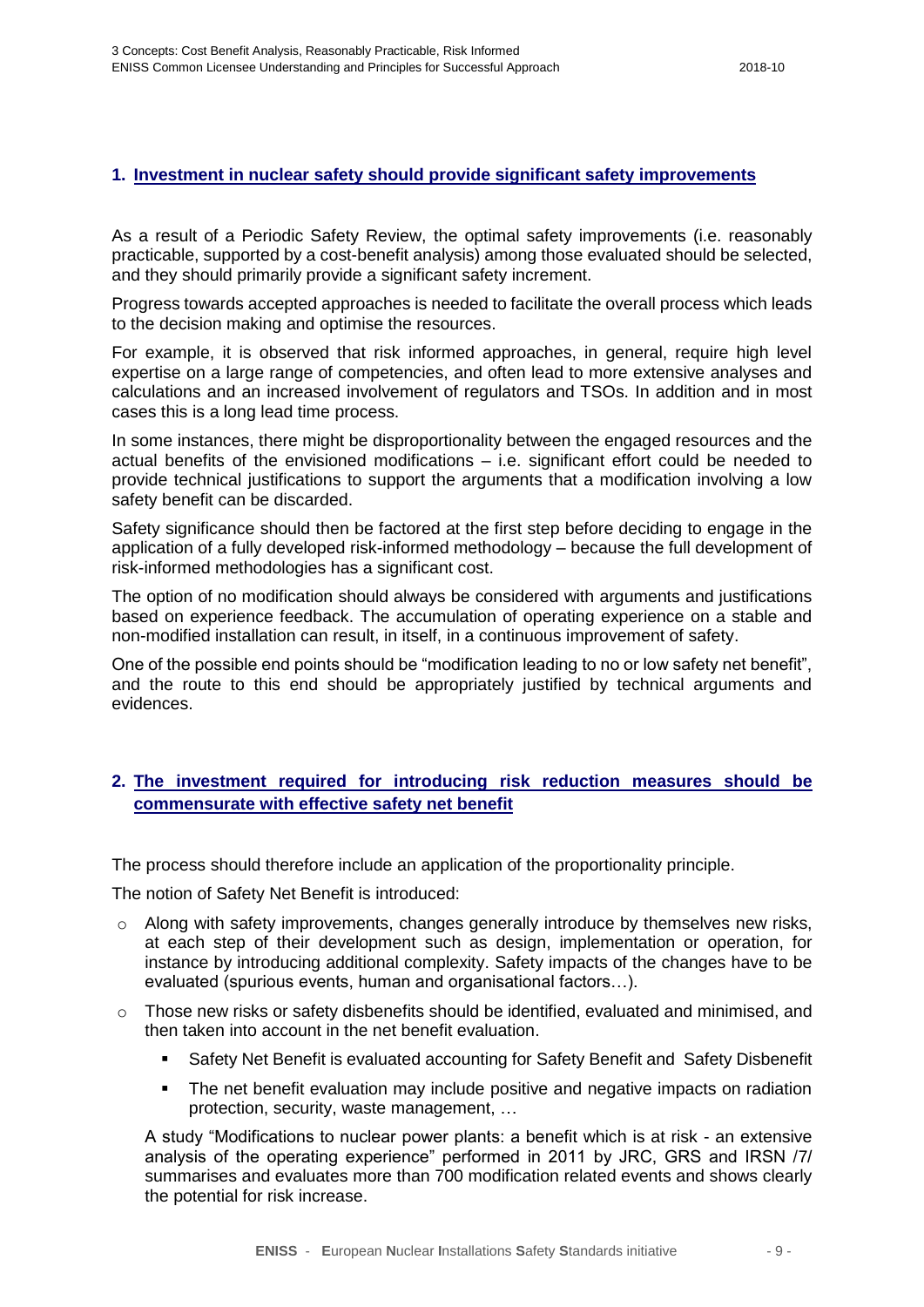Uncertainties have to be evaluated and, if not negligible, taken into account in the decisionmaking.

#### **3. In risk informed approaches a comprehensive set of contributions should be used**

Probabilistic studies provide a sound basis, but some limitations such as uncertainties, or limitation in scope or level of detail imply that they cannot be the sole means of providing inputs into the decision-making process. Hence risk-informed approaches should be based on several complementary types of analyses:

- $\circ$  Probabilistic Risk Analysis (Level 1, 2 and 3 PSA) PRA (or other risk analysis, probability-based analysis)
- o Deterministic Analysis (DBA events, DiD, safety margins)
- o Other contributions (not exhaustive):
	- **Experience feedback**
	- Good practices and standards
	- **Socio-economic aspects**
	- Radiation Protection
	- Waste impact assessment
	- **IMPACT ON OTHER STAGES OF the lifecycle**
	- **Environmental impact**
	- $\blacksquare$

All these contributions can then be processed towards decision-making, through the application of engineering judgments, "reasonably practicable" principles, Cost-Benefit Analyses, …

#### **4. A set of goals and criteria should be developed to support the application of cost benefit analysis and reasonably practicable**,

such as or in relation with:

- o Remaining operational life of the plant
- o Goals or criteria representative of the safety level
- o Available equipment
- o Timely implementation of modifications
- o Economic analysis
- o Application of proportionality principle
- o Optimisation of protection against radiation exposure (Doses to workers)
- o Minimisation of risks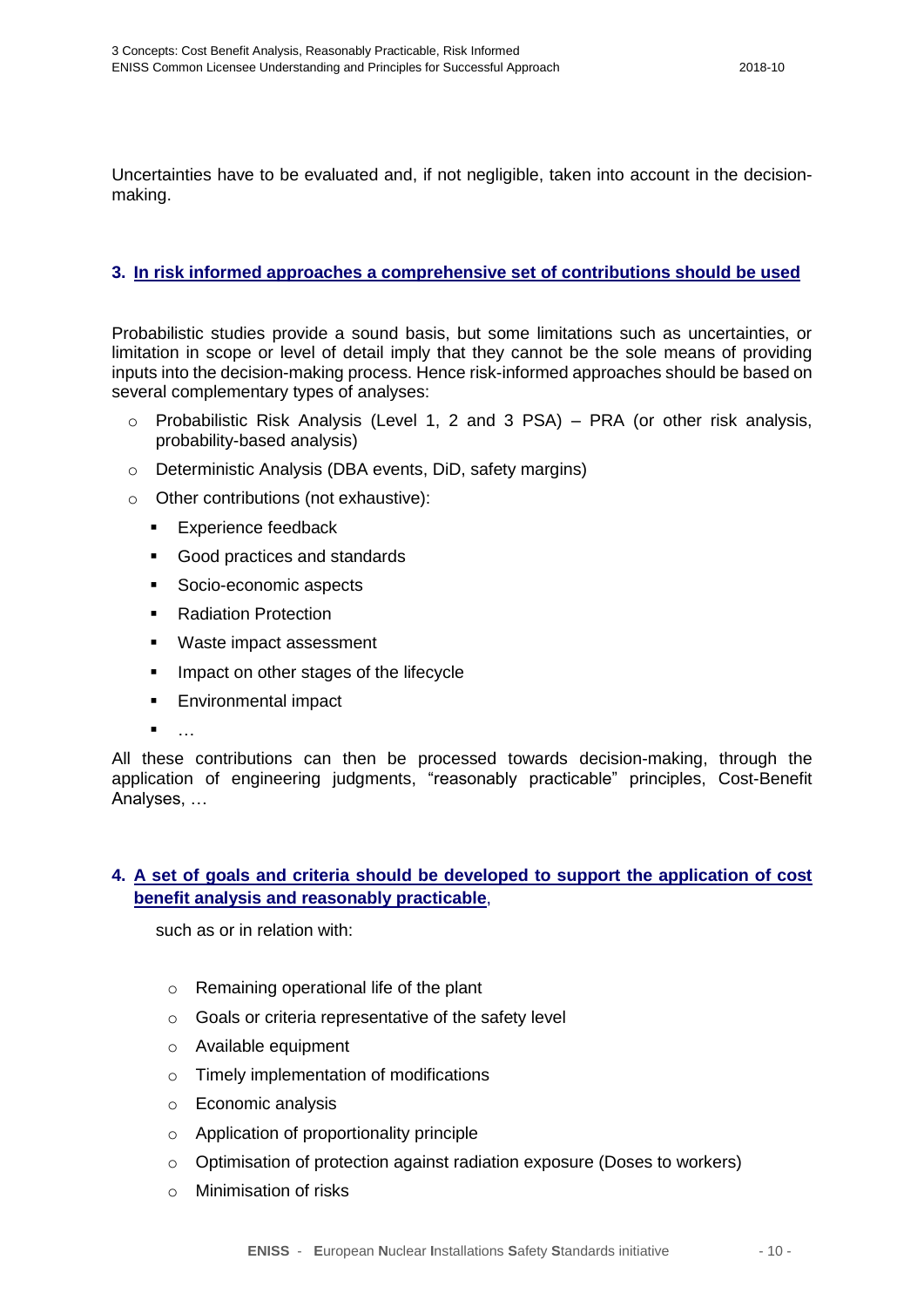- o Avoiding unnecessary changes in plant operation mode (reduce risk and system loads)
- o Waste management (volume and transport minimisation)
- o Provide better work management practices based on the plant risk
- o Site re-use strategy after decommissioning and de-licensing

#### **5. Licensees and regulators need accepted risk-informed approaches and methods**

Risk-informed applications should allow the licensees to focus on measures which provide the most effective means of controlling the risk and to reduce conservatisms without compromising nuclear safety.

Guidance associated to risk-informed approaches and methods should include acceptance rules and criteria.

Licensees' approaches and performance based on good operating experience are results from the safe operation and should be accepted and used.

Without accepted approaches there might be additional/unplanned justifications required in the course of the Authority's assessment – for example extra peer reviews of the PSA or additional independent reviews on other parts of the justifications.

Improved methodologies in risk informed applications could lead to the revision of conservative assumptions and less strict maintenance rules, consequently allowing optimisation of maintenance activities, which is a positive factor to reduce risk.

#### **6. Suggested risk informed principles should be used consistently in regulatory processes**

ENISS licensees observed that regulators aim to apply Risk-Informed approaches when it prioritises additional plant measures, e.g. actions in relation to the stress-tests.

There is some positive trend to introduce goal-setting or performance-based aspects in regulatory frameworks. The focus should then be on objectives and measurable outcomes rather than prescribed solutions and techniques.

Performance-based methods can be devised for evaluating plant configurations that would not meet the conservative deterministic requirements, allowing engineering analyses to demonstrate that the changes in overall plant risk that result from these plant configurations is acceptably small and that defence-in-depth is maintained.

Deterministic and prescriptive approaches can limit the flexibility of both the regulated industries and the regulators to respond to lessons learned from operating experience and to adopt improved designs or processes.

Conservatisms, which were introduced into the process to simplify it or aid agreement, often proved difficult to be removed at a later date. Care should be taken when conservatisms are introduced at some point because they could lead to misrepresentations (of where are the real safety margins, where are the possible safety improvements which are not necessarily hardware changes…)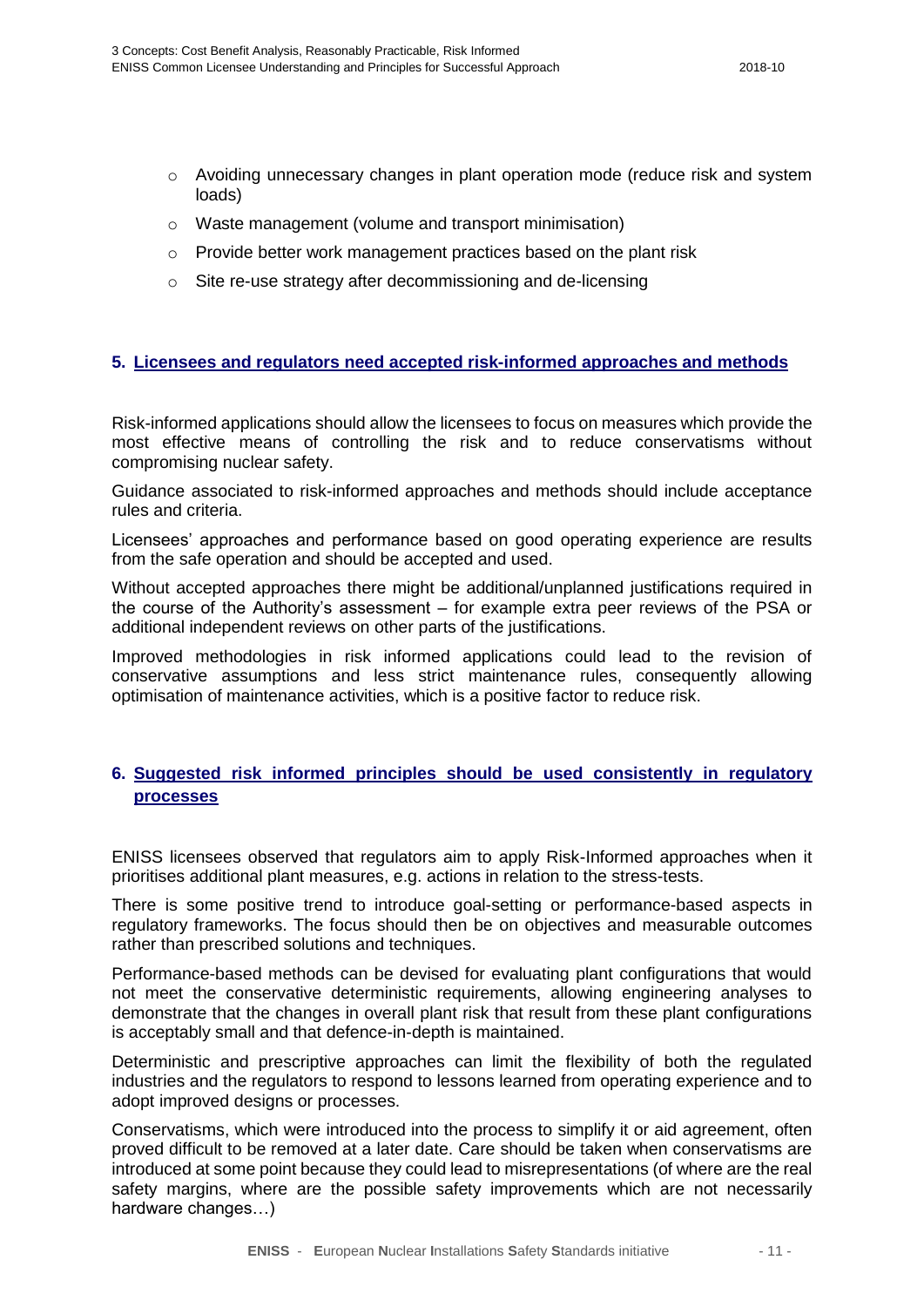Introduction of risk-informed or performance-based principles and approaches have an impact on regulatory requirements. Such approaches can only be effective with an overall consistency of requirements. Implementing new regulatory requirements should be accompanied by reviewing and removing outdated requirements.

#### **7. Cost benefit analysis is one natural element to justify reasonable practicability and ought to be acknowledged as an acceptable method within national regulations.**

Common principles and guidance should be created and should be widely accepted by the European regulators. Existing good practices in Cost Benefit Analyses should be promoted to support this goal, as well as good practices in regards to the meaning and interpretation of reasonable practicability.

#### **8. The definition and interpretation of the terms reasonably achievable and reasonably practicable in connection with implementation of Best Available Technology (BAT) and continuous improvement should be clarified.**

The expectations associated to the application of Best Available Technology (BAT) and the principle of continuous improvement are to be fulfilled as far as the relating design/operation provisions are reasonably practicable/achievable, considering the need to include proven engineering practices and taking into account potential adverse effects associated with extensive modifications.

Reasonably practicable/achievable in connection with implementation of Best Available Technology (BAT) and continuous improvement should be clarified and the use of the Best Available Technique Not Entailing Excessive Costs (BATNEEC) concept promoted.

-------------------------------------------------